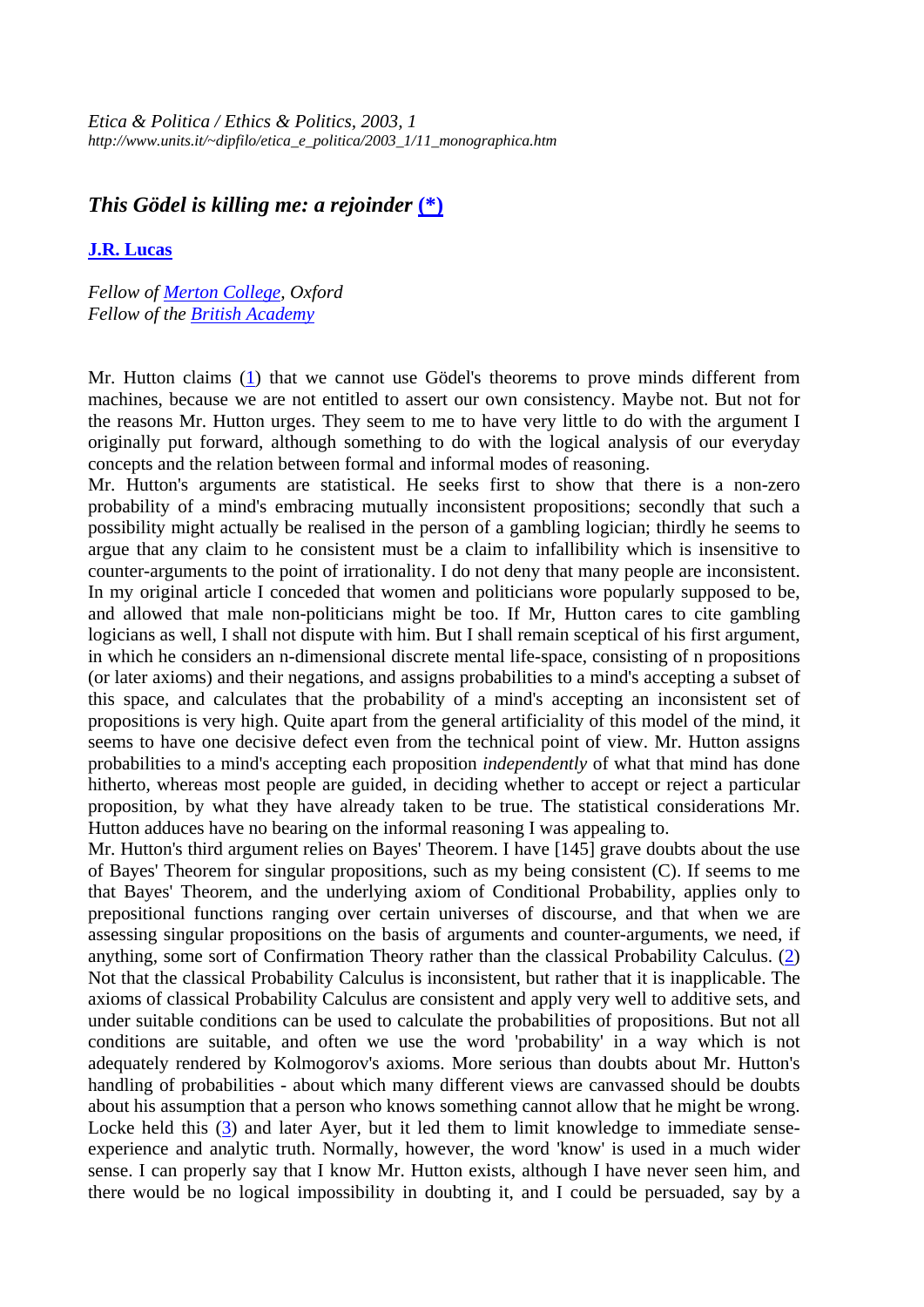sufficiently authoritative statement by the editor, that he was merely the *nom-de-plume* of Professor Bar Hillel. Nevertheless, I can properly say not merely that I believe Mr. Hutton exists but that I know it. For in addition to actually holding that belief, I have good reasons for so doing: not incontrovertible reasons nor conclusive reasons, but, in the circumstances and in the context of my statement, adequate ones. To claim to know something is not to claim infallibility but only to have adequate backing for what is asserted. It is a responsible guarantee, but not a copper-bottomed one. If I use the formula 'I know that...' I utter a negotiable instrument in the republic of letters. You can pass it on to third parties on the strength of my warranty, and if you are challenged you can say 'I have Lucas's word for it'. Should he then have recourse to me, I am obliged to honour by bond, and give the reasons which backed it; and if my account turns out to be empty, or if I have only slight reasons, or if I have overlooked obvious objections, then you are entitled to hammer me for issuing promissory notes irresponsibly. But I am not required to have more than a reasonable certitude. If I claim to know the time of the next train, it is enough that I have looked it up in the timetable: I do not have to have considered the possibility of its having been derailed on the way to the station. Under some conditions, when there are wars or rumours [146] of wars, we may have to hedge all our bets, and rather than claim to know the time of the next meeting of the Knesset, express only a tentative belief that it may meet next month, provided the Syrians do not invade, nor any other comparable contingency occurs. But such conditions are exceptional. In normal times, although we could always add a *Deo Volente* when making any sort of prediction, we do not do so, nor are our claims to knowledge any the worse for the omission.

To assert one's own consistency is not exactly like predicting the time of the next train or next meeting of the Knesset. It is more like knowing that one is conscious, or knowing that other minds exist, or knowing that the future will be like the past. These are general presuppositions on which much of our thinking is based. They cannot be proved by deductive or inductive reasoning, and they can be argued against, and some philosophers have schooled themselves to regard them as open questions. But although they can be argued against, they can be argued for, and few people, except when they are being paid to as professional philosophers, seriously doubt them. In the case of the mind's consistency, I do not deny that there are arguments against my claim. In addition to counter-examples among our acquaintanceship, I cited naive set theory as a warning against too easy an assumption that what seemed all right intuitively was all right really. Nevertheless, the arguments on the other side are weightier still. One, which Mr. Hutton touches on but does not meet, is that simple consistency is, in the relevant systems, equivalent to absolute consistency, and it is highly implausible to make out that we are absolutely inconsistent. We say it occasionally as a reproach to a person "If you would say that, you would say anything", but it is not in general true of most people. If a. mind could be adequately represented by an inconsistent system, then it would be prepared to affirm every proposition. But most people will not do that. Therefore they cannot be represented by inconsistent systems.

Another argument, of a more Kantian flavour, is that we must assume our own consistency, if thought is to be possible at all **.4** It is, perhaps like the uniformity of nature, not something to be established at the end of a careful chain of argument, but rather a necessary assumption we must make if we are to start on any thinking at all.  $(4)$  In a somewhat similar vein I suggested that it should be seen as an act of faith, a decision or a commitment, nor arbitrary although not admitting of formal proof. Some men similarly decide to treat other human beings as centres of consciousness and autonomous agents.

None of these arguments lends any colour to the contention Mr. Hutton wishes on me that I know that I am consistent in [147] some dogmatic way which precludes all possibility of further debate. He does not deal with the arguments I actually adduce, but quotes instead two other passages dealing with different topics (one about the infinite regress of consciousness,